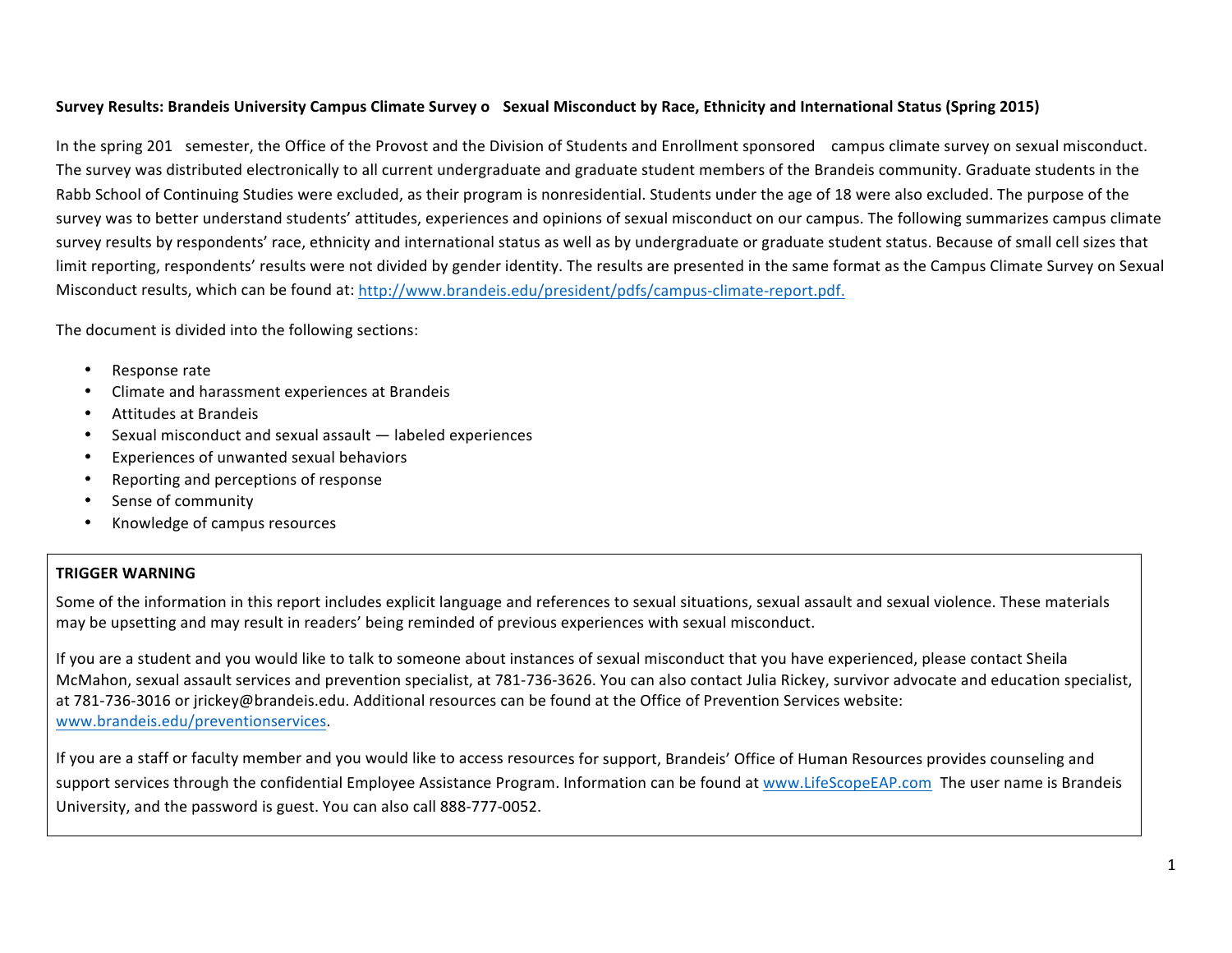#### **Response Rate**

total of 5,416 undergraduate and graduate students were contacted to take the survey, and the response rate was 34.3% (N=1,856). The data in this document are presented by respondents' race, ethnicity or international status as well as enrollment status (undergraduate or graduate students). Although all respondents were asked about their standing as an undergraduate or graduate student, not all respondents answered these questions. In addition, not all respondents indicated a race, ethnicity or citizenship status. Results from participants whose race or ethnicity status were unknown were not included in the report. The student respondents who identified as single-race Native Hawaiian or Pacific Islander, or single-race Native American or Alaska Native, and all respondents of more than one race where one of those races is an underrepresented minority (e.g., white and Alaska Native, Asian-American and black, Native Hawaiian and black) represented a small segment of all respondents, and therefore their data are provided in a combined format ("Other Minority").

#### **Table 1: Response Rates**

| <b>Undergraduates</b>    | Invited        | <b>Responding</b> | <b>Responding</b> |
|--------------------------|----------------|-------------------|-------------------|
| International            | 587            | 66                | 11%               |
| Latino                   | 248            | 70                | 28%               |
| Asian-American           | 534            | 180               | 34%               |
| <b>Black</b>             | 187            | 44                | 24%               |
| White                    | 1796           | 763               | 42%               |
| <b>Other Minority</b>    | 99             | 40                | 40%               |
| Race, Ethnicity Unknown  | 257            | 317               | 123%              |
|                          |                |                   |                   |
| <b>Graduate Students</b> | <b>Invited</b> | Responding        | <b>Responding</b> |
| International            | 568            | 73                | 13%               |
| Latino                   | 57             | 15                | 26%               |
| Asian-American           | 80             | 16                | 20%               |
| <b>Black</b>             | 61             | 6                 | 10%               |
| White                    | 609            | 168               | 28%               |
| <b>Other Minority</b>    | 19             | 13                | 68%               |

The data regarding the race of those who were invited to take the survey were based o information provided by the Office of the University Registrar. The data regarding the race of those who responded were based o self-reporting in the survey. A number of student respondents did not indicate a race when they took the survey. Therefore, the number of race or ethnicity unknown students who completed the survey is greater than the data provided by the Office of the University Registrar.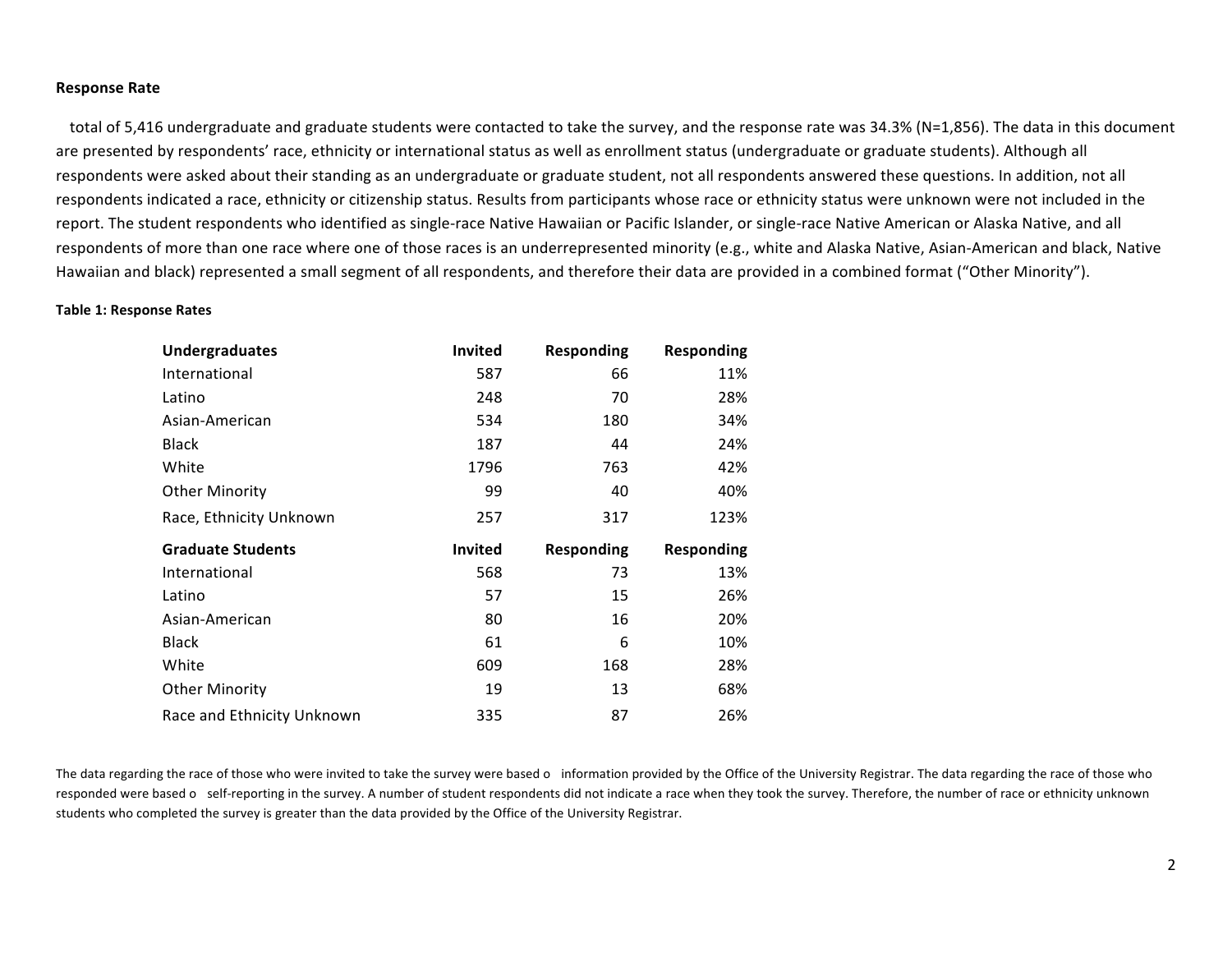# **Climate and Harassment Experiences at Brandeis**

Participants were asked about range of verbal and other behaviors that they may have experienced, from sexist remarks to being pressured to go out with someone. In general, these negative behaviors were more likely to have occurred in social settings rather than in a class, lab or work setting.

At the undergraduate level, international student respondents were less likely than Latino, Asian-American, black, white or other minority student respondents to report having experienced sexist remarks, racist remarks or remarks about sexual orientation and/or gender identity. Black undergraduate respondents were generally more likely than Latino, Asian-American, white or other minority student respondents to report having experienced instances of harassment at Brandeis. At the graduate level, the data that can be reported are very limited, due to small numbers of respondents.

Statistical significance is not reported, because of limitations of the data. Appendix describes why statistical significance is not included.

### **Table 2: Undergraduate Experiences at Brandeis**

| <b>Undergraduates</b>                                                                                                                                      | International | Latino | Asian-<br>American | Black | White | Other<br>Minority |
|------------------------------------------------------------------------------------------------------------------------------------------------------------|---------------|--------|--------------------|-------|-------|-------------------|
| -Made sexist remarks or jokes about women in your presence - In class or lab or<br>work setting                                                            | 19.7%         | 33.8%  | 28.9%              | 38.6% | 30.3% | 42.3%             |
| -Made sexist remarks or jokes about women in your presence - In a social setting                                                                           | 57.6%         | 76.9%  | 74.4%              | 79.5% | 78.2% | 53.8%             |
| -Made sexist remarks or jokes about women in your presence - In other settings at<br><b>Brandeis</b>                                                       | 39.4%         | 40.0%  | 43.9%              | 47.7% | 40.0% | 38.5%             |
|                                                                                                                                                            |               |        |                    |       |       |                   |
| -Made remarks or jokes about men in your presence (due to their perceived sex or<br>gender identity/gender expression) $-$ In class or lab or work setting | 10.6%         | 21.5%  | 21.7%              | 20.5% | 19.3% | 23.1%             |
| -Made remarks or jokes about men in your presence (due to their perceived sex or<br>gender identity/gender expression) $-$ In a social setting             | 34.8%         | 55.4%  | 63.9%              | 61.4% | 68.9% | 50.0%             |
| -Made remarks or jokes about men in your presence (due to their perceived sex or<br>gender identity/gender expression) $-$ In other settings at Brandeis   | 27.3%         | 29.2%  | 38.3%              | 38.6% | 30.7% | 34.6%             |
|                                                                                                                                                            |               |        |                    |       |       |                   |
| -Made racist jokes or inappropriate racist remarks in your presence - In class or lab<br>or work setting                                                   | 21.2%         | 33.8%  | 32.2%              | 59.1% | 22.1% | 38.5%             |
| -Made racist jokes or inappropriate racist remarks in your presence - In a social<br>setting                                                               | 53.0%         | 72.3%  | 72.8%              | 84.1% | 73.3% | 69.2%             |
| -Made racist jokes or inappropriate racist remarks in your presence - In other<br>settings at Brandeis                                                     | 42.4%         | 52.3%  | 53.3%              | 56.8% | 35.6% | 57.7%             |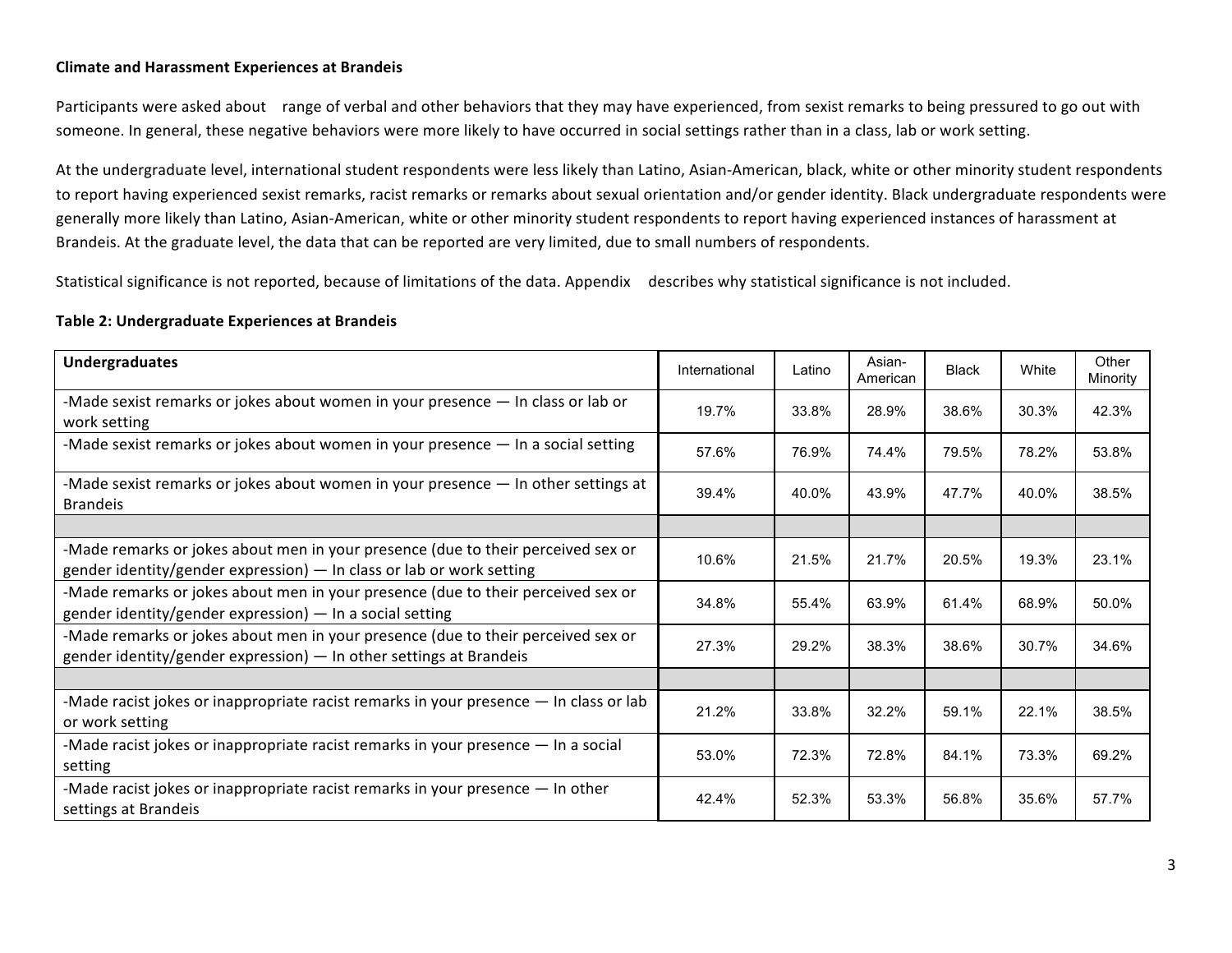| <b>Undergraduates</b>                                                                                                                                        | International | Latino | Asian-<br>American | Black | White | Other<br>Minority |
|--------------------------------------------------------------------------------------------------------------------------------------------------------------|---------------|--------|--------------------|-------|-------|-------------------|
| -Used the term "that's so gay" to refer to something in a negative way - In class or<br>lab or work setting                                                  | 7.6%          | 15.4%  | 18.9%              | 25.0% | 9.8%  | 23.1%             |
| -Used the term "that's so gay" to refer to something in a negative way $-$ In a social<br>setting                                                            | 51.5%         | 61.5%  | 57.2%              | 65.9% | 51.1% | 50.0%             |
| -Used the term "that's so gay" to refer to something in a negative way $-$ In other<br>settings at Brandeis                                                  | 24.2%         | 30.8%  | 34.4%              | 29.5% | 26.5% | 26.9%             |
|                                                                                                                                                              |               |        |                    |       |       |                   |
| -Made jokes or inappropriate comments about transgender or gender queer people<br>- In class or lab or work setting                                          | $***$         | 16.9%  | 11.7%              | 11.4% | 10.4% | 23.1%             |
| -Made jokes or inappropriate comments about transgender or gender queer people<br>- In a social setting                                                      | 25.8%         | 33.8%  | 37.2%              | 56.8% | 39.3% | 46.2%             |
| -Made jokes or inappropriate comments about transgender or gender queer people<br>- In other settings at Brandeis                                            | 24.2%         | 23.1%  | 26.1%              | 25.0% | 25.0% | 42.3%             |
|                                                                                                                                                              |               |        |                    |       |       |                   |
| -Made inappropriate comments about your or someone else's body, appearance or<br>attractiveness in your presence - In class or lab or work setting           | 21.2%         | 27.7%  | 23.9%              | 27.3% | 21.1% | 38.5%             |
| -Made inappropriate comments about your or someone else's body, appearance or<br>attractiveness in your presence - In a social setting                       | 57.6%         | 72.3%  | 68.9%              | 79.5% | 71.7% | 57.7%             |
| -Made inappropriate comments about your or someone else's body, appearance or<br>attractiveness in your presence - In other settings at Brandeis             | 34.8%         | 52.3%  | 45.0%              | 40.9% | 37.4% | 46.2%             |
|                                                                                                                                                              |               |        |                    |       |       |                   |
| -Said crude or gross sexual things to you, or tried to get you to talk about sexual<br>matters when you didn't want to - In class or lab or work setting     | $***$         | 12.3%  | 11.7%              | $***$ | 6.2%  | $***$             |
| -Said crude or gross sexual things to you, or tried to get you to talk about sexual<br>matters when you didn't want to - In a social setting                 | 28.8%         | 33.8%  | 35.0%              | 43.2% | 36.4% | 30.8%             |
| -Said crude or gross sexual things to you, or tried to get you to talk about sexual<br>matters when you didn't want to - In other settings at Brandeis       | 16.7%         | 26.2%  | 23.3%              | 20.5% | 18.3% | 23.1%             |
|                                                                                                                                                              |               |        |                    |       |       |                   |
| -Emailed, texted or instant-messaged through any social-media outlet offensive<br>sexual jokes, stories or pictures to you - In class or lab or work setting | $***$         | 9.2%   | 5.6%               | $***$ | 2.0%  | $***$             |
| -Emailed, texted or instant-messaged through any social-media outlet offensive<br>sexual jokes, stories or pictures to you - In a social setting             | 15.2%         | 15.4%  | 18.3%              | 18.2% | 16.3% | 30.8%             |
| -Emailed, texted or instant-messaged through any social-media outlet offensive<br>sexual jokes, stories or pictures to you - In other settings at Brandeis   | 18.2%         | 21.5%  | 12.8%              | 13.6% | 11.1% | 19.2%             |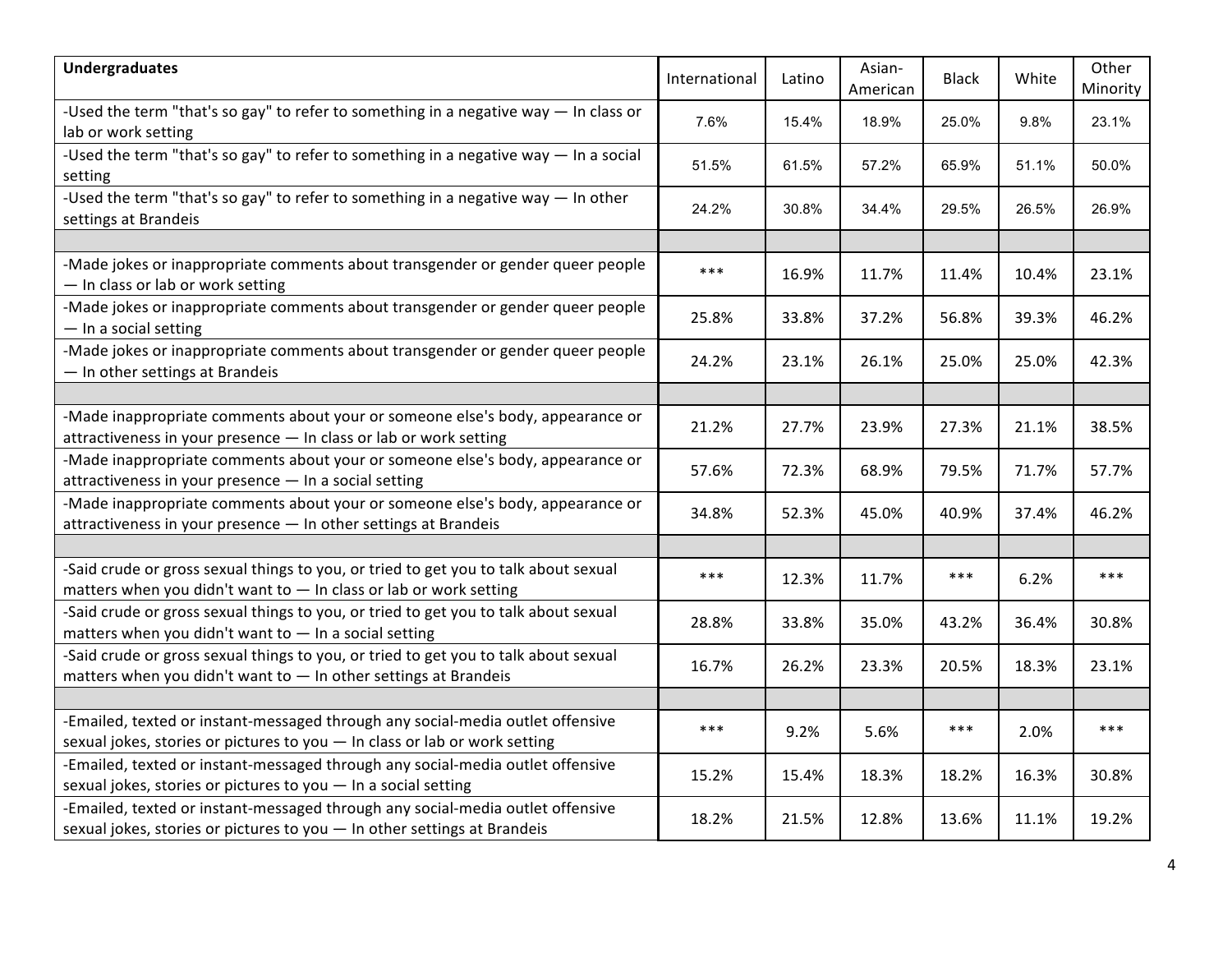| <b>Undergraduates</b>                                                                                                              | International | Latino | Asian-<br>American | <b>Black</b> | White | Other<br>Minority |
|------------------------------------------------------------------------------------------------------------------------------------|---------------|--------|--------------------|--------------|-------|-------------------|
| -Told you about their sexual experiences when you did not want to hear them $-$ In<br>class or lab or work setting                 | $***$         | 9.2%   | 7.8%               | $***$        | 3.4%  | $***$             |
| -Told you about their sexual experiences when you did not want to hear them - In<br>social setting                                 | 25.8%         | 32.3%  | 30.6%              | 45.5%        | 30.3% | 30.8%             |
| -Told you about their sexual experiences when you did not want to hear them - In<br>other settings at Brandeis                     | 21.2%         | 26.2%  | 16.7%              | 18.2%        | 14.7% | 19.2%             |
|                                                                                                                                    |               |        |                    |              |       |                   |
| -Repeatedly asked you o dates, to go to dinner or to get a drink, even after you've<br>said no $-$ In class or lab or work setting | $***$         | ***    | 6.7%               | $***$        | 3.1%  | $***$             |
| -Repeatedly asked you o dates, to go to dinner or to get a drink, even after you've<br>said no $-$ In a social setting             | 15.2%         | 21.5%  | 15.6%              | 18.2%        | 19.7% | 23.1%             |
| -Repeatedly asked you o dates, to go to dinner or to get a drink, even after you've<br>said no $-$ In other settings at Brandeis   | 15.2%         | 12.3%  | 15.0%              | ***          | 11.0% | 19.2%             |

Cells with a label of \*\*\* indicate fewer than five respondents. This information was withheld to respect individuals' privacy.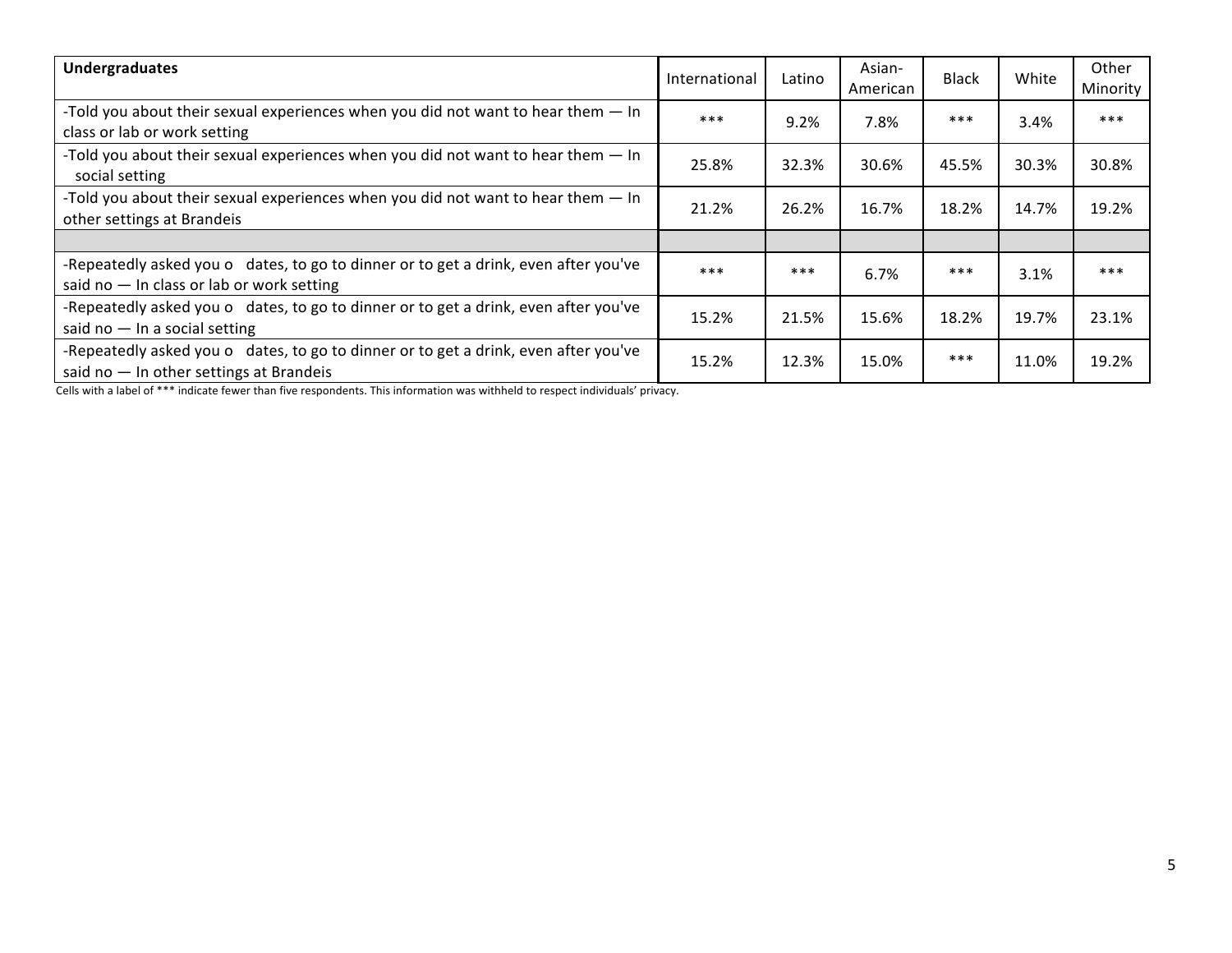# **Table 3: Graduate Experiences at Brandeis**

|                                                                                                                                                          |               |        | Asian-   |              |       | Other    |
|----------------------------------------------------------------------------------------------------------------------------------------------------------|---------------|--------|----------|--------------|-------|----------|
| <b>Graduate Students</b>                                                                                                                                 | International | Latino | American | <b>Black</b> | White | Minority |
| -Made sexist remarks or jokes about women in your presence - In class or lab or work                                                                     | 12.5%         | 57.1%  | 31.3%    | ***          | 33.3% | ***      |
| setting                                                                                                                                                  |               |        |          | ***          |       |          |
| -Made sexist remarks or jokes about women in your presence - In a social setting                                                                         | 26.4%         | 64.3%  | 37.5%    |              | 41.7% | 54.5%    |
| -Made sexist remarks or jokes about women in your presence - In other settings at<br><b>Brandeis</b>                                                     | 16.7%         | 28.6%  | ***      | $***$        | 17.9% | ***      |
|                                                                                                                                                          |               |        |          |              |       |          |
| -Made remarks or jokes about men in your presence (due to their perceived sex or<br>gender identity/gender expression) - In class or lab or work setting | 12.5%         | ***    | ***      | ***          | 17.3% | $***$    |
| -Made remarks or jokes about men in your presence (due to their perceived sex or<br>gender identity/gender expression) - In a social setting             | 22.2%         | 64.3%  | 56.3%    | ***          | 34.5% | 45.5%    |
| -Made remarks or jokes about men in your presence (due to their perceived sex or<br>gender identity/gender expression) - In other settings at Brandeis   | 11.1%         | ***    | ***      | $***$        | 10.1% | ***      |
|                                                                                                                                                          |               |        |          |              |       |          |
| -Made racist jokes or inappropriate racist remarks in your presence - In class or lab or<br>work setting                                                 | 12.5%         | 42.9%  | ***      | ***          | 22.6% | $***$    |
| -Made racist jokes or inappropriate racist remarks in your presence - In a social setting                                                                | 27.8%         | 64.3%  | 56.3%    | ***          | 39.3% | 45.5%    |
| -Made racist jokes or inappropriate racist remarks in your presence - In other settings<br>at Brandeis                                                   | 22.2%         | ***    | ***      | ***          | 16.7% | 63.6%    |
|                                                                                                                                                          |               |        |          |              |       |          |
| -Used the term "that's so gay" to refer to something in a negative way - In class or lab<br>or work setting                                              | 8.3%          | ***    | ***      | ***          | 6.5%  | ***      |
| -Used the term "that's so gay" to refer to something in a negative way $-$ In a social<br>setting                                                        | 15.3%         | ***    | ***      | ***          | 19.6% | ***      |
| -Used the term "that's so gay" to refer to something in a negative way - In other<br>settings at Brandeis                                                | 18.1%         | ***    | ***      | ***          | 11.9% | ***      |
|                                                                                                                                                          |               |        |          |              |       |          |
| -Made jokes or inappropriate comments about transgender and gender queer people -<br>In class or lab or work setting                                     | 4.2%          | ***    | ***      | ***          | 6.5%  | ***      |
| -Made jokes or inappropriate comments about transgender and gender queer people -<br>In a social setting                                                 | 6.9%          | ***    | ***      | ***          | 17.3% | ***      |
| -Made jokes or inappropriate comments about transgender and gender queer people -<br>In other settings at Brandeis                                       | 8.3%          | ***    | ***      | ***          | 11.9% | ***      |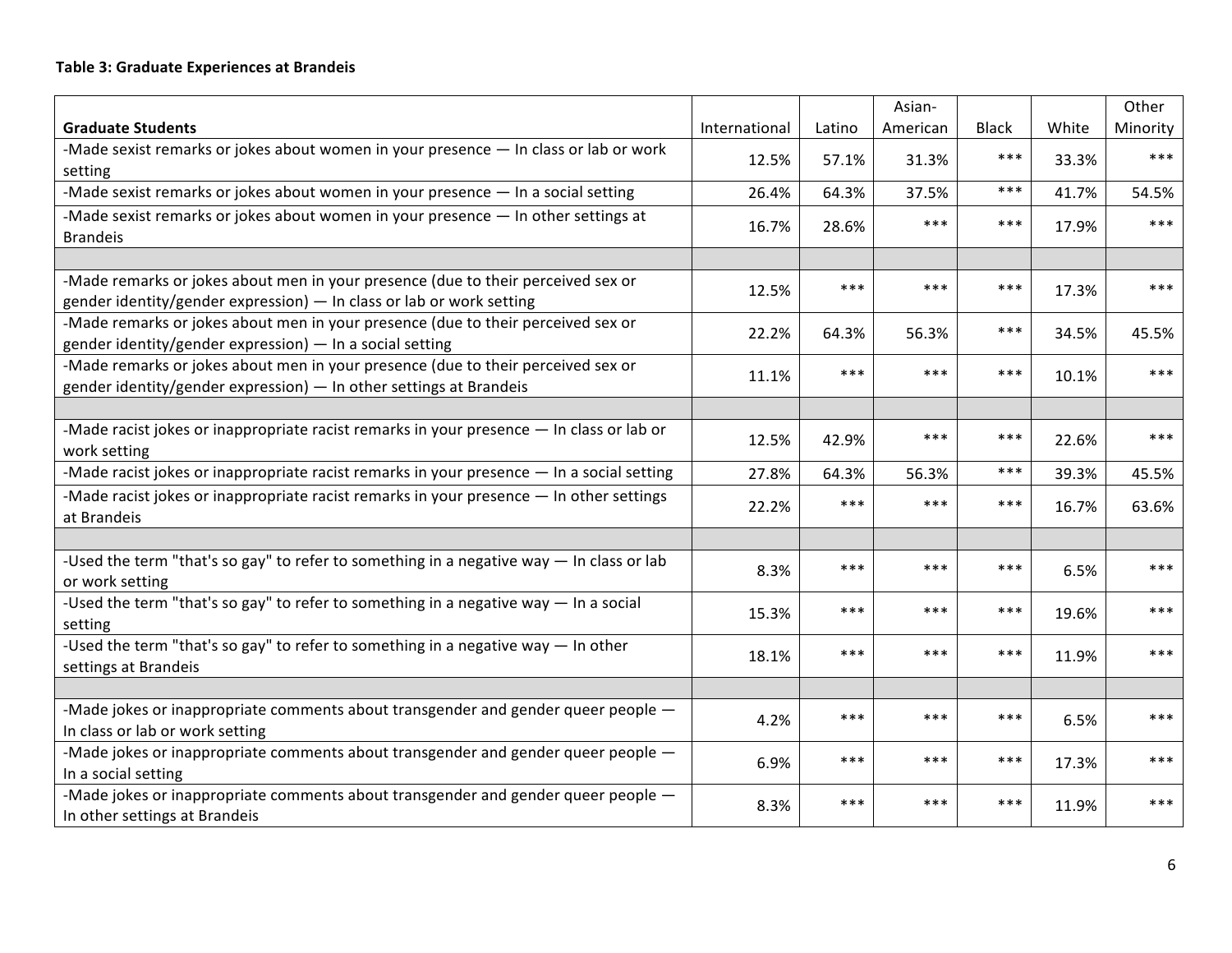|                                                                                             |               |        | Asian-   |              |       | Other    |
|---------------------------------------------------------------------------------------------|---------------|--------|----------|--------------|-------|----------|
| <b>Graduate Students</b>                                                                    | International | Latino | American | <b>Black</b> | White | Minority |
| -Made inappropriate comments about your or someone else's body, appearance or               | 9.7%          | ***    | $***$    | $***$        | 22.0% | $***$    |
| attractiveness in your presence - In class or lab or work setting                           |               |        |          |              |       |          |
| -Made inappropriate comments about your or someone else's body, appearance or               | 20.8%         | 50.0%  | 31.3%    | $***$        | 35.7% | 54.5%    |
| attractiveness in your presence - In a social setting                                       |               |        |          |              |       |          |
| -Made inappropriate comments about your or someone else's body, appearance or               | 19.4%         | ***    | $***$    | $***$        | 14.9% | ***      |
| attractiveness in your presence - In other settings at Brandeis                             |               |        |          |              |       |          |
|                                                                                             |               |        |          |              |       |          |
| -Said crude or gross sexual things to you, or tried to get you to talk about sexual matters | ***           | $***$  | ***      | ***          | 7.1%  | ***      |
| when you didn't want to $-$ In class or lab or work setting                                 |               |        |          |              |       |          |
| -Said crude or gross sexual things to you, or tried to get you to talk about sexual matters | ***           | ***    | ***      | $***$        | 14.3% | ***      |
| when you didn't want to $-$ In a social setting                                             |               |        |          |              |       |          |
| -Said crude or gross sexual things to you, or tried to get you to talk about sexual matters | ***           | ***    | ***      | ***          | 4.8%  | ***      |
| when you didn't want to $-$ In other settings at Brandeis                                   |               |        |          |              |       |          |
|                                                                                             |               |        |          |              |       |          |
| -Emailed, texted or instant-messaged through any social-media outlet offensive sexual       | $***$         | ***    | $***$    | $***$        | $***$ | ***      |
| jokes, stories or pictures to you - In class or lab or work setting                         |               |        |          |              |       |          |
| -Emailed, texted or instant-messaged through any social-media outlet offensive sexual       | 6.9%          | ***    | $***$    | $***$        | 3.6%  | $***$    |
| jokes, stories or pictures to you - In a social setting                                     |               |        |          |              |       |          |
| -Emailed, texted or instant-messaged through any social-media outlet offensive sexual       | $***$         | ***    | $***$    | $***$        | 4.2%  | $***$    |
| jokes, stories or pictures to you - In other settings at Brandeis                           |               |        |          |              |       |          |
|                                                                                             |               |        |          |              |       |          |
| -Told you about their sexual experiences when you did not want to hear them - In class      | $***$         | ***    | $***$    | $***$        | 6.0%  | ***      |
| or lab or work setting                                                                      |               |        |          |              |       |          |
| -Told you about their sexual experiences when you did not want to hear them - In a          | 8.3%          | ***    | ***      | $***$        | 13.1% | ***      |
| social setting                                                                              |               |        |          |              |       |          |
| -Told you about their sexual experiences when you did not want to hear them - In other      | ***           | $***$  | ***      | ***          | 5.4%  | ***      |
| settings at Brandeis                                                                        |               |        |          |              |       |          |
|                                                                                             |               |        |          |              |       |          |
| -Repeatedly asked you o dates, to go to dinner, or to get a drink, even after you've said   | $***$         | ***    | $***$    | $***$        | 6.5%  | ***      |
| no - In class or lab or work setting                                                        |               |        |          |              |       |          |
| -Repeatedly asked you o dates, to go to dinner, or to get a drink, even after you've said   | $***$         | ***    | $***$    | $***$        | 8.3%  | ***      |
| $no - In a social setting$                                                                  |               |        |          |              |       |          |
| -Repeatedly asked you o dates, to go to dinner, or to get a drink, even after you've said   | $***$         | ***    | $***$    | $***$        | 5.4%  | ***      |
| no - In other settings at Brandeis                                                          |               |        |          |              |       |          |

Cells with a label of \*\*\* indicate fewer than five respondents. This information was withheld to respect individuals' privacy.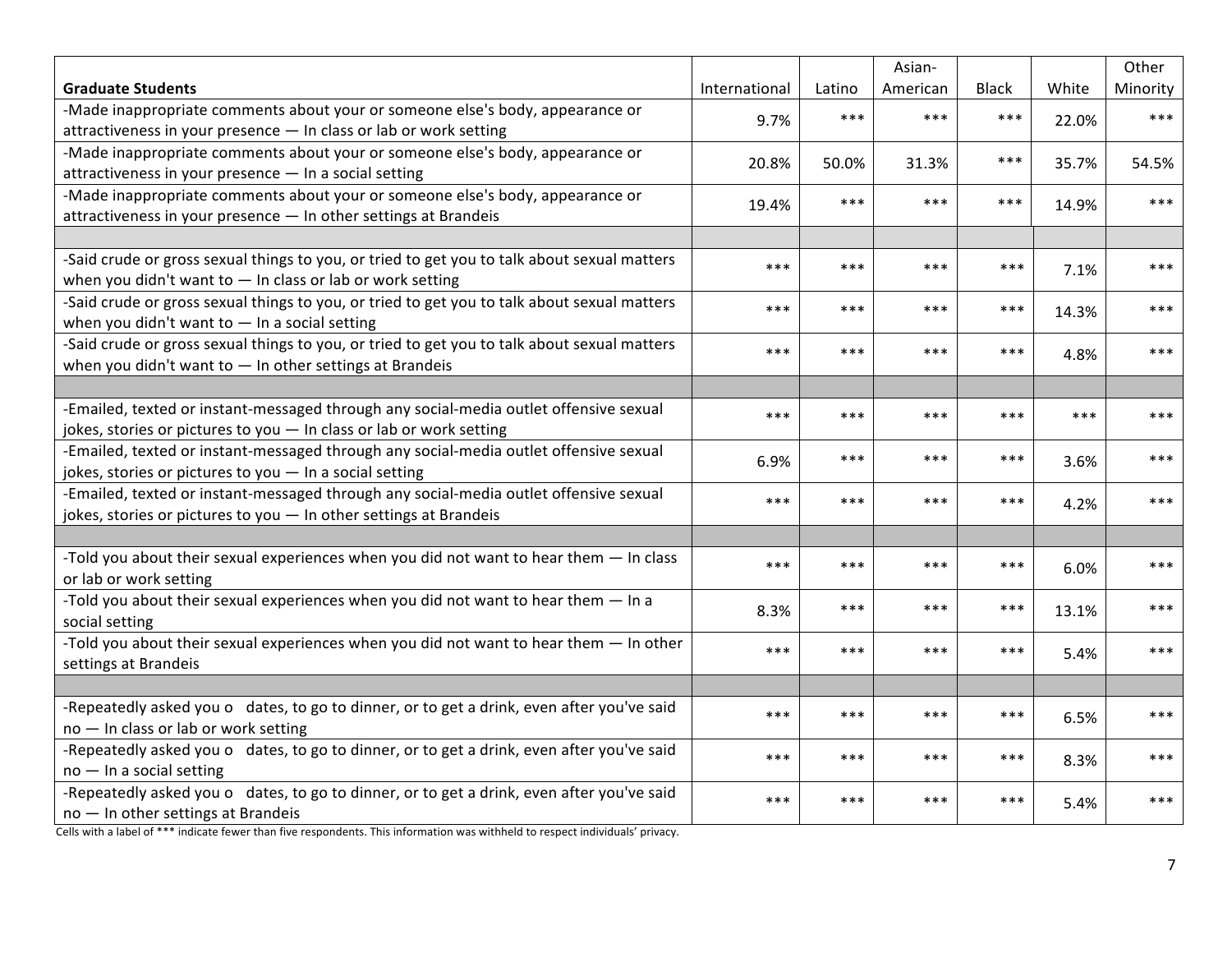### **Attitudes at Brandeis**

Survey participants were asked their level of agreement/disagreement o series of questions about gender, consent and why sexual misconduct occurs. The question used a five-point scale, with an answer of one indicating that the respondent strongly disagreed and an answer of five indicating that the respondent strongly agreed. In the initial Campus Climate Survey on Sexual Misconduct report, respondents' answers to the questions were shown on scale from strongly agree to strongly disagree. Due to small cell size, responses to these questions are shown as averages. Questions were asked in the affirmative and in the negative. For respondents at both the undergraduate and graduate levels, no clear patterns emerged regarding race, ethnicity or international status.

### **Table 4: Undergraduate Attitudes at Brandeis**

| <b>Undergraduate Students</b>                                                                                                | International | Latino | Asian-<br>American | Black | White | Other<br>Minority |
|------------------------------------------------------------------------------------------------------------------------------|---------------|--------|--------------------|-------|-------|-------------------|
| It is not necessary to ask for consent to sexual activity if you are in a relationship with your<br>sexual partner.          | 1.88          | 1.57   | 1.61               | 1.57  | .64   | 1.46              |
| I believe it is important to get consent before any sexual activity.                                                         | 4.32          | 4.63   | 4.53               | 4.55  | 4.56  | 4.31              |
| When someone is raped or sexually assaulted, it is usually because the person was<br>unclear in the way that they said "no." | 2.06          | 1.83   | 2.00               | 1.58  | 1.71  | 1.58              |
| Sexual assault and rape happen because men get carried away in sexual situations once<br>they've started.                    | 2.51          | 2.52   | 2.59               | 2.18  | 2.23  | 1.96              |
| Rape and sexual assault happen because people put themselves in bad situations.                                              | 2.26          | 2.23   | 2.26               | 1.77  | l.96  | 1.69              |
| I feel confident in my ability to judge if someone is too intoxicated to give consent to sexual<br>activity.                 | 3.46          | 4.00   | 3.93               | 4.05  | 4.03  | 4.15              |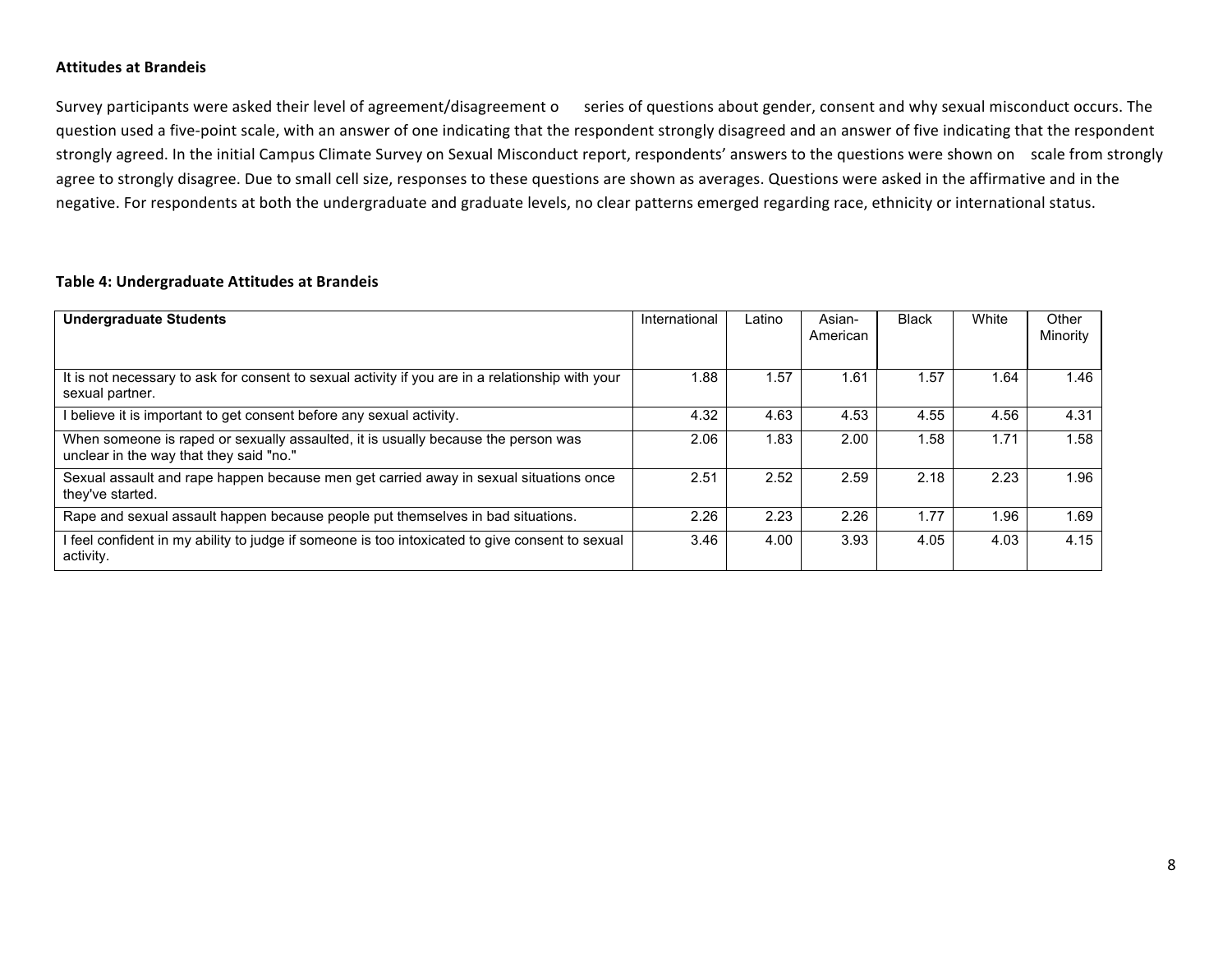# **Table 5: Graduate Students Attitudes at Brandeis**

| <b>Graduate Students</b>                                                                                                     | International | Latino | Asian-<br>American | <b>Black</b> | White | Other<br>Minority |
|------------------------------------------------------------------------------------------------------------------------------|---------------|--------|--------------------|--------------|-------|-------------------|
| It is not necessary to ask for consent to sexual activity if you are in a relationship with your<br>sexual partner.          | 1.94          | 1.21   | 1.25               | 50.،         | .55   | 1.91              |
| believe it is important to get consent before any sexual activity.                                                           | 4.56          | 4.71   | 4.63               | 4.50         | 4.51  | 4.27              |
| When someone is raped or sexually assaulted, it is usually because the person was<br>unclear in the way that they said "no." | .83           | 1.14   | 1.63               | 83.،         | 1.29  | 1.36              |
| Sexual assault and rape happen because men get carried away in sexual situations once<br>they've started.                    | 2.45          | 1.50   | 2.13               | 50،،         | 1.98  | 1.82              |
| Rape and sexual assault happen because people put themselves in bad situations.                                              | 2.21          | 1.14   | 2.06               | 1.50         | 1.74  | 1.82              |
| feel confident in my ability to judge if someone is too intoxicated to give consent to sexual<br>activity.                   | 4.04          | 4.36   | 3.88               | 3.67         | 4.07  | 3.91              |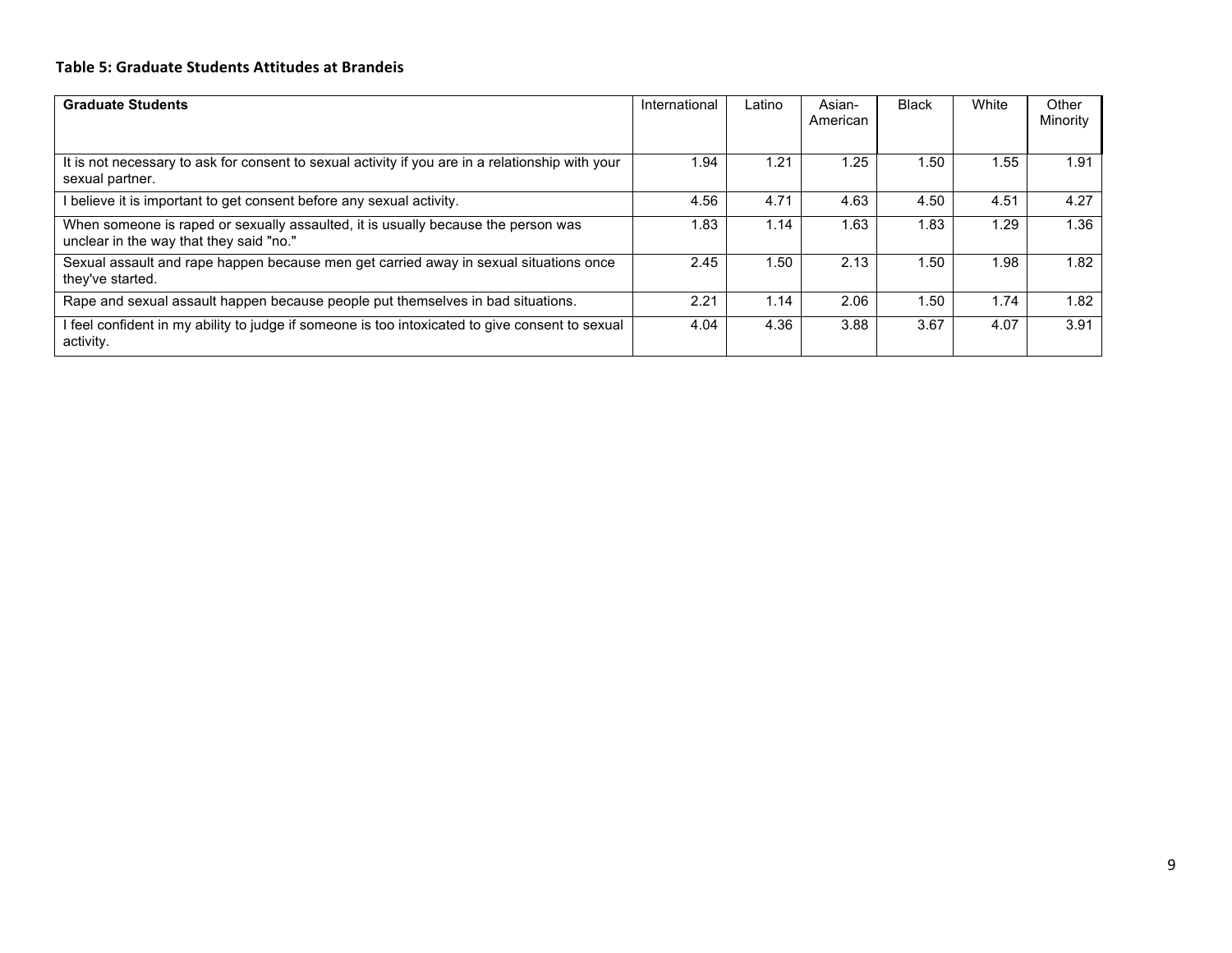# **Sexual Misconduct and Sexual Assault — Labeled Experiences**

The survey asked about different experiences of harassment as well as instances of sexual assault that students have faced while at Brandeis. The survey used two sets of questions to understand the prevalence of sexual misconduct. The first set of questions about unwanted sexual experiences used common definitions such as "sexual assault" and "rape," where respondents apply their own interpretations to these experiences. These are referred to as "labeled" unwanted sexual experiences.

At the undergraduate level, Latino and other minority student respondents indicated higher levels than white, international and Asian-American student respondents of having experienced sexual misconduct. The sexual misconduct includes being stalked or followed, or having received repeated unwanted messages, texts or emails from someone that made the recipient uncomfortable; being given dirty looks, intimidated or verbally harassed because of one's (actual or assumed) gender identity or sexual orientation; or being sexually harassed. Black student respondents experienced the highest levels of having been given dirty looks, intimidated, verbally harassed or otherwise harassed because of one's (actual or assumed) racial or ethnic background. Black, Latino and other minority respondents report the highest levels of being sexually assaulted, including inappropriate sexual touching, fondling, grabbing or groping. Although cell size limited the information that could be reported on for experiences of rape, Latino and Asian-American undergraduate respondents reported being raped at a rate that is approximately twice as much as their white peer respondents.

Graduate student data are not reported because the cell sizes were too small.

| <b>Undergraduates</b>                                                                                                                                        | International | Latino | Asian-<br>American | <b>Black</b> | White | Other<br>Minority |
|--------------------------------------------------------------------------------------------------------------------------------------------------------------|---------------|--------|--------------------|--------------|-------|-------------------|
| -Been stalked or followed, or received repeated unwanted messages, texts, emails, etc., from<br>someone that made the recipient uncomfortable.               | 9.2%          | 20.0%  | 10.7%              | ***          | 10.2% | 23.1%             |
| -Been given dirty looks, intimidated, verbally harassed or otherwise harassed because of<br>one's (actual or assumed) gender identity or sexual orientation. | ***           | 18.5%  | 4.5%               | 11.4%        | 6.6%  | $***$             |
| -Been given dirty looks, intimidated, verbally harassed or otherwise harassed because of<br>one's (actual or assumed) racial or ethnic background.           | 16.9%         | 29.7%  | 24.6%              | 50.0%        | 2.8%  | 34.6%             |
| -Been in a relationship that was controlling or abusive (physically, sexually, psychologically,<br>emotionally or financially).                              | 9.2%          | 10.8%  | 7.3%               | ***          | 6.6%  | 23.1%             |
| -Been sexually harassed, including through inappropriate sexual comments, or receipt of<br>unwanted sexual images via social media or text, or in email.     | 7.8%          | 20.0%  | 10.1%              | 11.4%        | 10.8% | 23.1%             |
| -Been sexually assaulted, including inappropriate sexual touching, fondling, grabbing or<br>groping.                                                         | 18.5%         | 23.4%  | 16.9%              | 22.7%        | 15.4% | 26.9%             |
| -Been raped (nonconsensual penetration of one's mouth, vagina or anus by a finger, penis or<br>object).                                                      | $***$         | 7.7%   | 5.6%               | $***$        | 3.7%  | $***$             |

### **Table 6: Undergraduate Experiences of Sexual Misconduct and Assault — Labeled Experiences**

Each labeled experience was asked as a separate question. Therefore, respondents could indicate experiencing more than one of these negative behaviors from a single act. Because of this, the values of different cells cannot be added to determine an overall rate for harassment and/or sexual misconduct. Cells with a label of \*\*\* indicate fewer than five respondents. This information was withheld to respect individuals' privacy.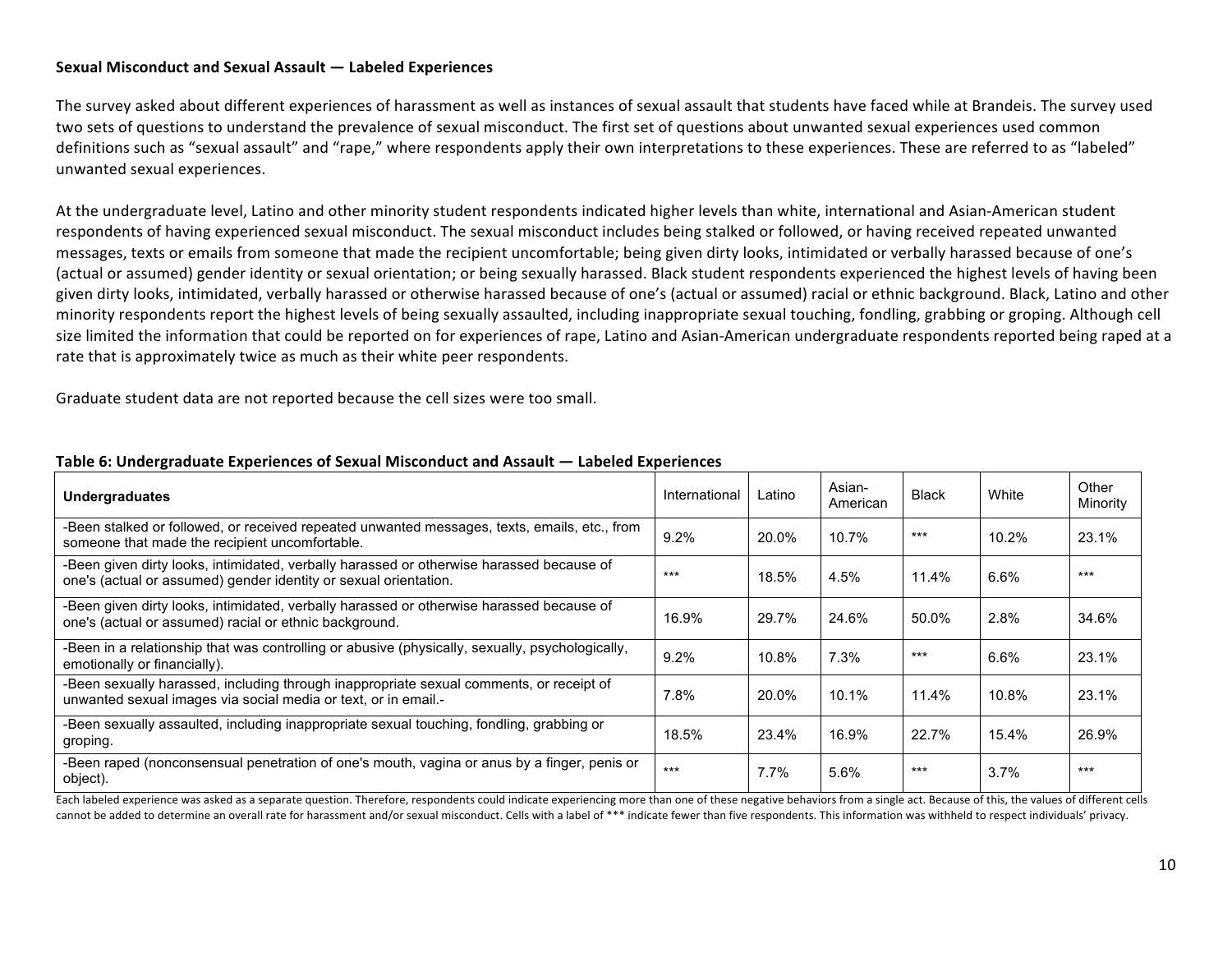# **Experiences of Unwanted Sexual Behaviors**

For this set of questions, respondents were asked about specific types of unwanted sexual behaviors that they may have experienced. Rather than labeling these experiences as harassment or rape, these questions defined different types of sexual encounters participant could have experienced. Research (Fisher, Cullen, Francis & Turner, 2000; Fisher & Cullen, 2000) has found that, in these types of surveys, respondents are more likely to indicate that they have experienced a specific unwanted sexual behavior than to indicate that they have experienced labeled behavior such as "sexual assault."

Because of small cell size, undergraduate data that can be reported are limited. However, data are available for international, Latino, Asian-American, black and white student respondents for the statement "Someone tried to put their finger, penis, object inside my vagina or anus even though I didn't want them to do so." For this statement, Latino and black student respondents experienced these behaviors more than international, Asian-American and white respondents.

Graduate student data are not reported because the cell sizes were too small.

#### **Table 7: Undergraduate Experiences of Unwanted Sexual Behaviors**

| <b>Undergraduates</b>                                                                                                 | International | Latino | Asian-<br>American | <b>Black</b> | White    | Other<br>Minority |
|-----------------------------------------------------------------------------------------------------------------------|---------------|--------|--------------------|--------------|----------|-------------------|
| Someone TRIED to perform oral sex on me or make me give them oral sex<br>even though I didn't want to do so.          | 12.5%         | $***$  | 7.3%               | $***$        | 7.2%     | $***$             |
| Someone performed oral sex on me even though I didn't want them to do so.                                             | $***$         | $***$  | 6.2%               | $***$        | 2.1%     | $***$             |
| Someone made me give them oral sex or performed oral sex on me even<br>though I didn't want them to do so.            | $***$         | $***$  | 6.8%               | $***$        | $4.4\%$  | $***$             |
| Someone TRIED to put their finger, penis, object inside my vagina or anus<br>even though I didn't want them to do so. | $9.4\%$       | 15.9%  | $9.6\%$            | 18.6%        | $10.1\%$ | $***$             |
| Someone put their penis or finger or object into my vagina or anus even<br>though I didn't want them to do so.        | $***$         | 9.5%   | 7.3%               | $***$        | 5.6%     | $***$             |

Each unwanted behavior was asked as a separate question. Therefore, respondents could indicate experiencing more than one of these negative behaviors from a single act. Because of this, the values of different cells cannot be added to determine an overall rate for harassment and/or sexual misconduct. Cells with label of \*\*\* indicate fewer than five respondents. This information was withheld to respect individuals' privacy.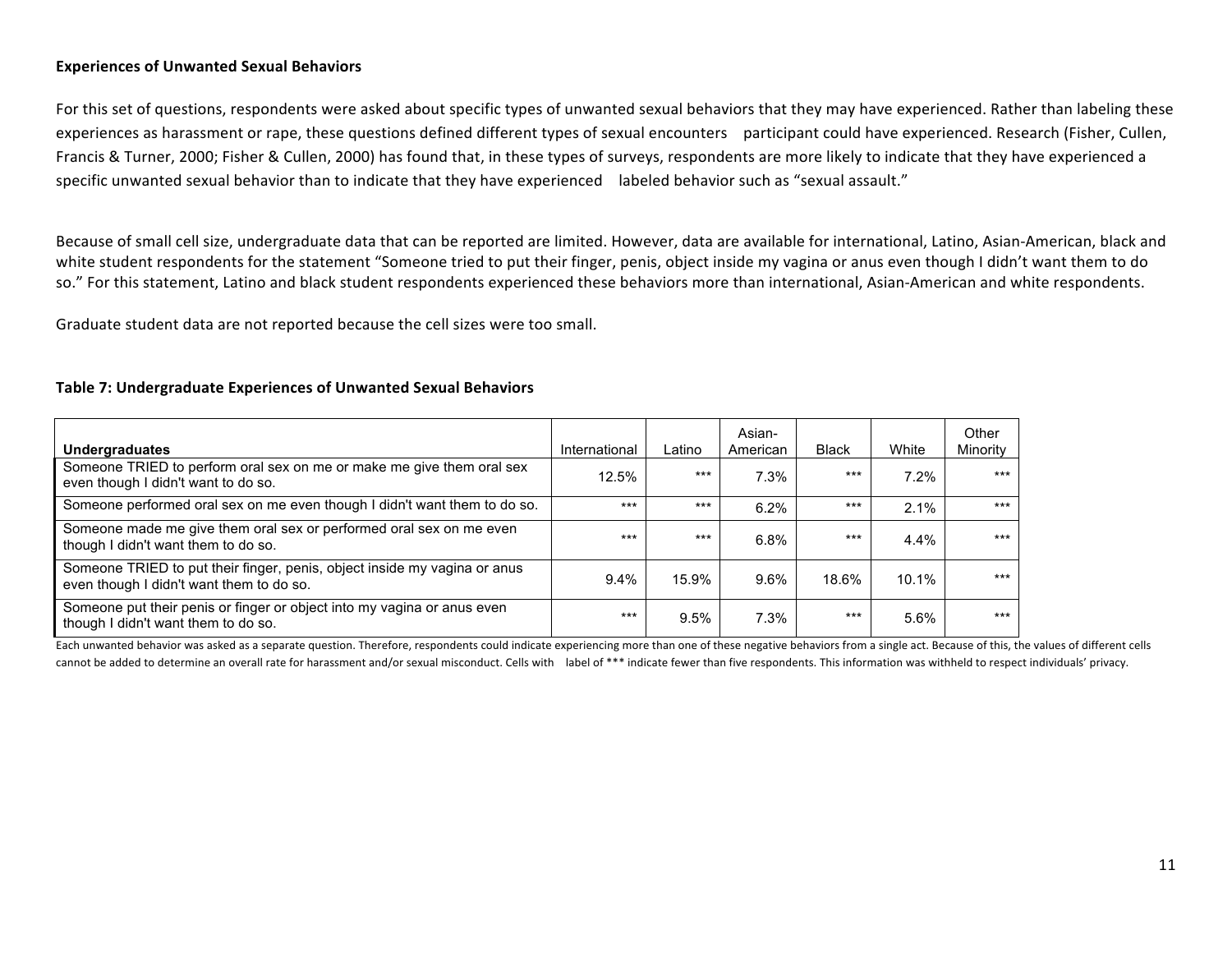# **Reporting and Perceptions of Response**

Patterns of reporting either informally or formally were examined for undergraduate respondents. Latino undergraduate respondents were the most likely to tell someone about experiences of sexual misconduct, followed by white undergraduate respondents. International, Asian-American and black undergraduate respondents were the least likely to tell someone.

Due to small cell sizes, information from graduate students cannot be presented, in order to protect confidentiality.

# **Table 8: Reporting Unwanted Sexual Activity**

| <b>Undergraduates</b>         | International | Latino | Asian-<br>American | <b>Black</b> | White | Other<br>Minority |
|-------------------------------|---------------|--------|--------------------|--------------|-------|-------------------|
| Experienced sexual misconduct | 21            | 24     | 55                 | 17           | 255   | 10                |
| Told someone                  | 12            | 20     | 32                 | 10           | 189   |                   |
| Told someone %                | 57.1%         | 83.3%  | 58.2%              | 58.8%        | 74.1% | 70.0%             |
| Formally reported             | $***$         | ***    | $***$              | ***          | 10    | $***$             |
| Formally reported %           | ***           | ***    | $***$              | ***          | 3.9%  | $***$             |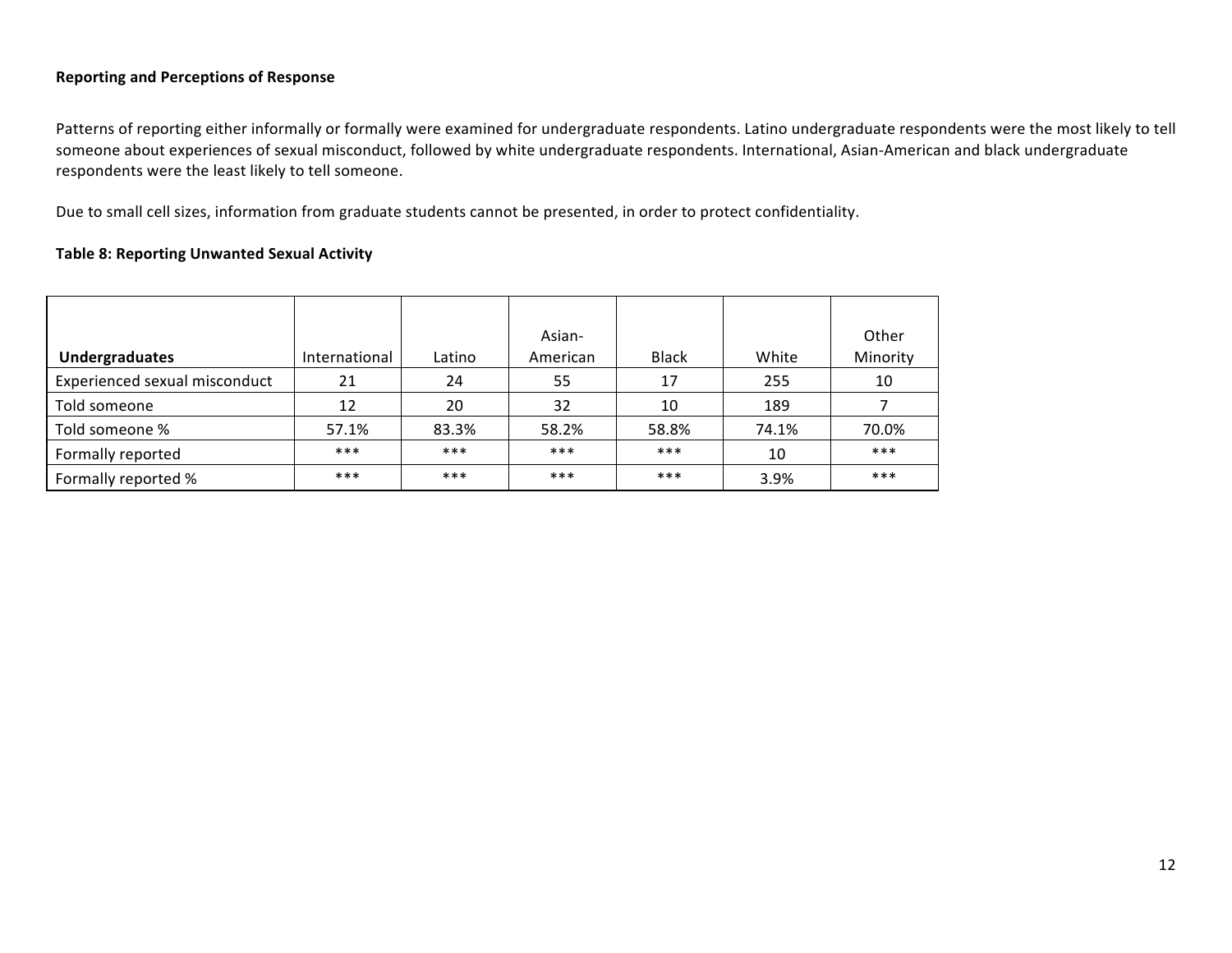# **Sense of Community**

Respondents were asked about their sense of community in four domains: connection with the community, the ability to influence, feelings of belonging and fulfillment of needs. Research has found that a sense of community is a correlate of students' willingness to intervene as bystanders in instances of sexual harassment and assault.

Undergraduate respondents indicated a greater sense of community than graduate student respondents. At the undergraduate level, white student respondents had the greatest sense of community, while international and black undergraduate respondents had the least sense of community. At the graduate level, white and international student respondents indicated the greatest sense of community. Amongst graduate student respondents, Asian-Americans, blacks and other minority student respondents had the least feeling of community.

### **Table 9: Undergraduate Sense of Community**

|                                                                     | <b>Undergraduates</b> |        |                    |              |       |                   |  |  |
|---------------------------------------------------------------------|-----------------------|--------|--------------------|--------------|-------|-------------------|--|--|
|                                                                     | International         | Latino | Asian-<br>American | <b>Black</b> | White | Other<br>Minority |  |  |
| I can get what I need in this campus community.                     | 3.47                  | 3.60   | 3.59               | 3.48         | 3.89  | 3.40              |  |  |
| This campus community helps me fulfill my needs.                    | 3.38                  | 3.55   | 3.52               | 3.30         | 3.83  | 3.28              |  |  |
| I feel like a member of this campus community.                      | 3.58                  | 3.61   | 3.66               | 3.16         | 3.97  | 3.38              |  |  |
| I belong in this campus community.                                  | 3.63                  | 3.72   | 3.61               | 3.34         | 3.90  | 3.23              |  |  |
| I have an influence on other people in my campus community.         | 3.41                  | 3.69   | 3.50               | 3.61         | 3.82  | 3.69              |  |  |
| People in this campus community are good at influencing each other. | 3.52                  | 3.74   | 3.74               | 3.59         | 3.79  | 3.85              |  |  |
| I feel connected to this campus community.                          | 3.21                  | 3.42   | 3.49               | 3.09         | 3.75  | 3.12              |  |  |
| I have a good bond with others in this campus community.            | 3.65                  | 3.89   | 3.77               | 3.73         | 4.09  | 3.73              |  |  |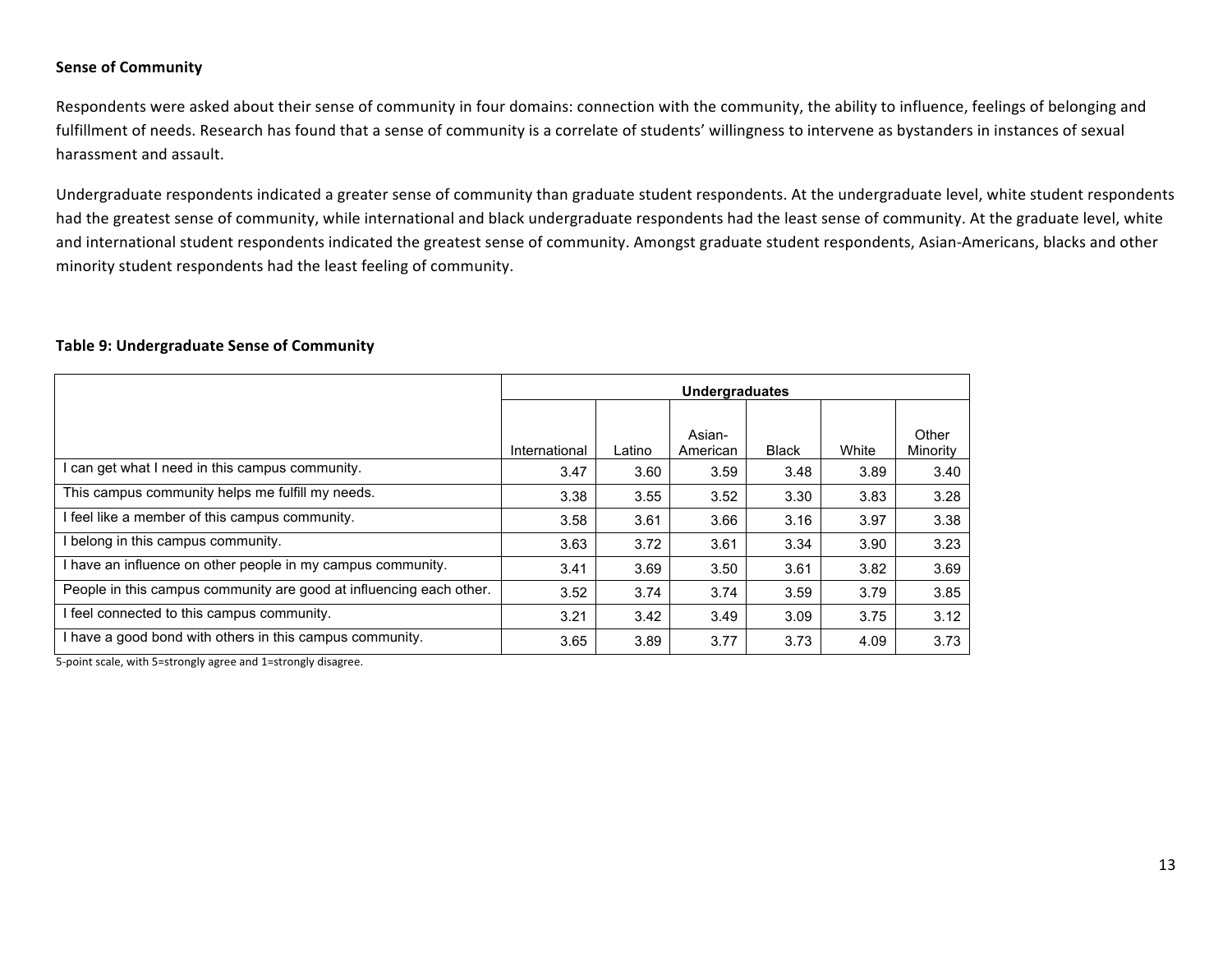|                                                                     | <b>Graduate Students</b> |        |                    |              |       |                   |  |  |
|---------------------------------------------------------------------|--------------------------|--------|--------------------|--------------|-------|-------------------|--|--|
|                                                                     | International            | Latino | Asian-<br>American | <b>Black</b> | White | Other<br>Minority |  |  |
| can get what I need in this campus community.                       | 3.69                     | 3.71   | 3.19               | 3.17         | 3.67  | 3.45              |  |  |
| This campus community helps me fulfill my needs.                    | 3.64                     | 3.57   | 3.25               | 3.00         | 3.52  | 3.09              |  |  |
| feel like a member of this campus community.                        | 3.51                     | 3.71   | 3.06               | 3.00         | 3.28  | 3.09              |  |  |
| belong in this campus community.                                    | 3.63                     | 3.57   | 3.00               | 3.00         | 3.38  | 3.09              |  |  |
| I have an influence on other people in my campus community.         | 3.18                     | 3.43   | 2.88               | 2.83         | 3.29  | 2.82              |  |  |
| People in this campus community are good at influencing each other. | 3.36                     | 3.50   | 3.44               | 3.00         | 3.44  | 3.27              |  |  |
| feel connected to this campus community.                            | 3.38                     | 3.36   | 3.13               | 2.83         | 3.11  | 3.27              |  |  |
| I have a good bond with others in this campus community.            | 3.65                     | 3.93   | 3.63               | 3.33         | 3.57  | 3.36              |  |  |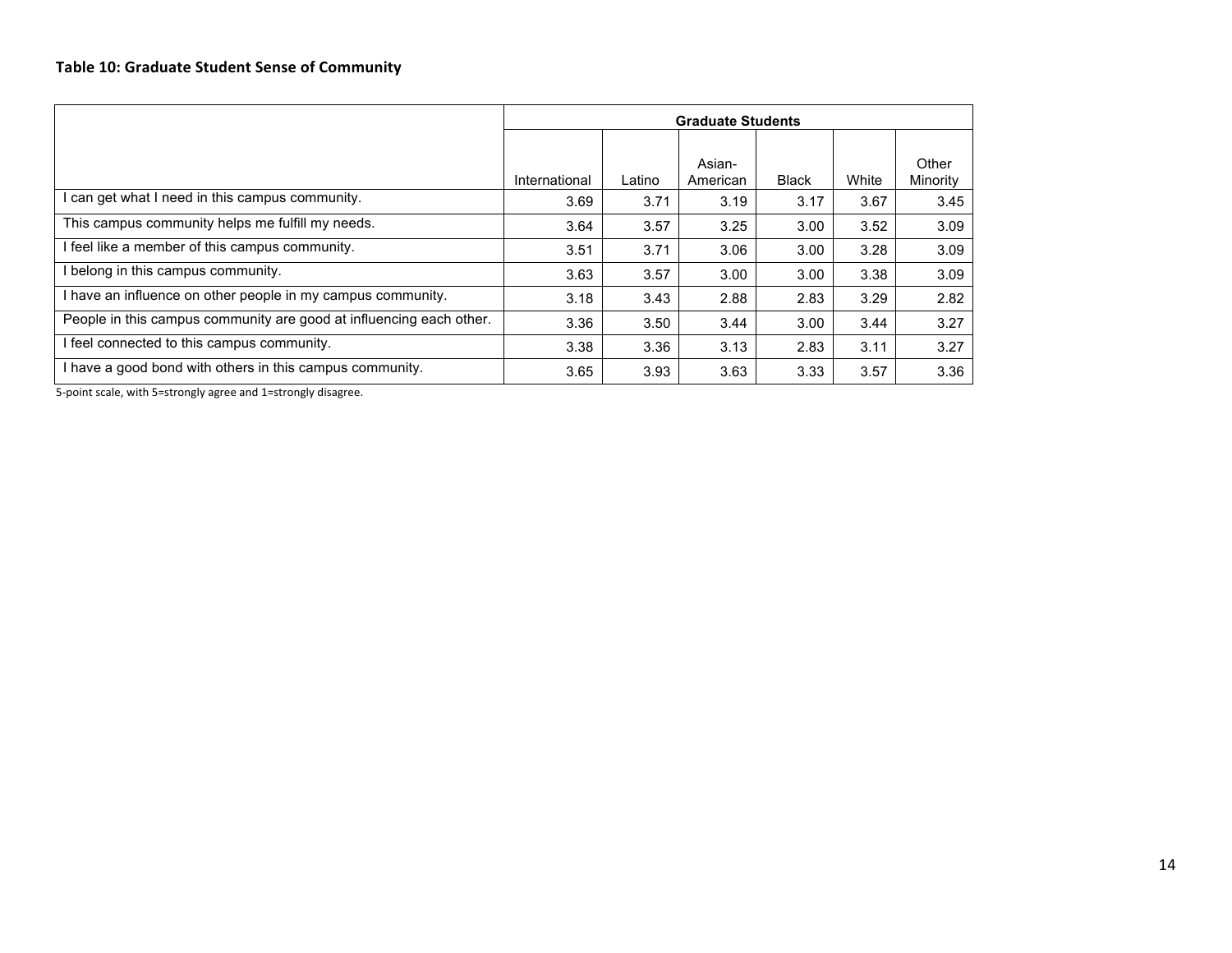### **Knowledge of Campus Resources**

Participants were asked questions to assess their awareness of campus resources that can be accessed when instances of sexual misconduct occur. At the undergraduate level, international, white and other minority student respondents were most likely to know where to go to get help on campus if a sexual assault occurred, while black student respondents were least likely to know where to access help. Black and Latino student respondents were least likely to indicate that they understood what happens when a student reports a claim of sexual assault, as well as where to go to make report of sexual assault.

Amongst graduate students, Asian-American student respondents were most likely to know where to access help if a sexual assault occurred, while black student respondents were least likely to know this information. Other minority student respondents were the most likely to understand where to make a report of sexual assault and to understand what happens when a claim of sexual assault occurs. Black student respondents were least likely to have this knowledge.

### **Table 11: Undergraduate Knowledge of Resources and Procedures for Sexual Assault**

| Undergraduates                                                                                      |               |        | Asian-   |              |       | Other    |
|-----------------------------------------------------------------------------------------------------|---------------|--------|----------|--------------|-------|----------|
|                                                                                                     | International | Latino | American | <b>Black</b> | White | Minority |
| were sexually assaulted,<br>llf a friend or<br>know where to go to get help on<br>campus.           | 3.74          | 3.65   | 3.62     | 3.40         | 3.85  | 3.80     |
| understand what happens when a student reports a claim of sexual assault<br>lat Brandeis.           | 2.88          | 2.68   | 2.82     | 2.52         | 2.71  | 3.04     |
| If a friend or were sexually assaulted,<br>know where to go to make a report<br>lof sexual assault. | 3.26          | 3.09   | 3.12     | 2.82         | 3.15  | 3.36     |

5-point scale, with 5=strongly agree and 1=strongly disagree.

# **Table 12: Graduate Student Knowledge of Resources and Procedures for Sexual Assault**

| <b>Graduate Students</b>                                                                           |               |        | Asian-   |              |       | Other    |
|----------------------------------------------------------------------------------------------------|---------------|--------|----------|--------------|-------|----------|
|                                                                                                    | International | Latino | American | <b>Black</b> | White | Minority |
| If a friend or<br>were sexually assaulted, I know where to go to get help on<br>campus.            | 3.19          | 3.14   | 3.37     | 2.40         | 3.14  | 2.91     |
| understand what happens when a student reports a claim of sexual assault<br>at Brandeis.           | 2.75          | 2.64   | 2.44     | 2.20         | 2.42  | 1.91     |
| If a friend or were sexually assaulted,<br>know where to go to make a report<br>of sexual assault. | 3.10          | 3.14   | 2.81     | 2.20         | 2.80  | 2.55     |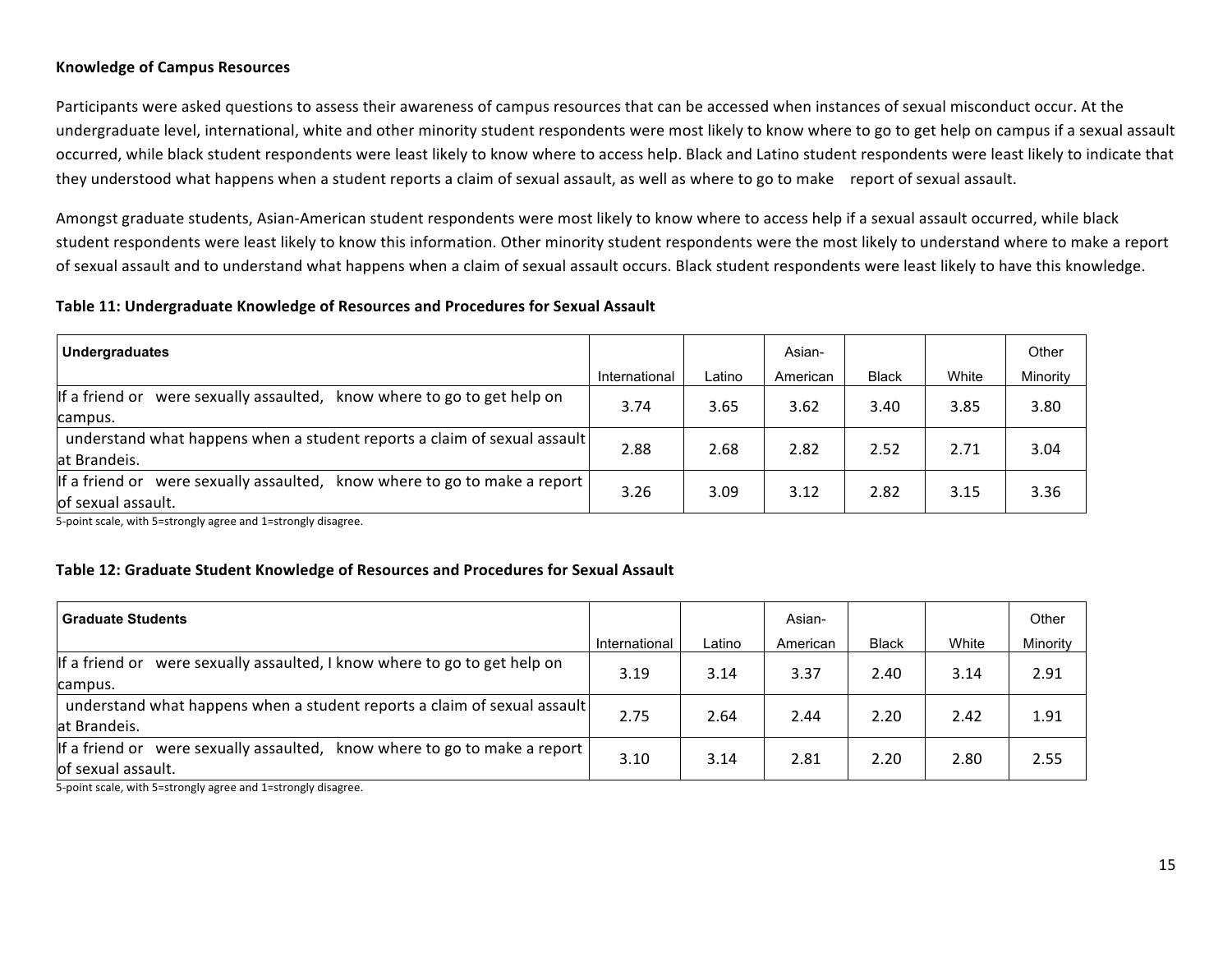Respondents were asked about their knowledge of specific campus resources, including the Office of Prevention Services, the Dean of Students Office, and the Title IX Officer. Regardless of race, ethnicity or international status, undergraduate respondents were most aware of Brandeis Public Safety, the Health Center and the Psychological Counseling Center. Undergraduate respondents were least aware of the Title IX Officer and the Title IX Coordinator. Knowledge of other resources was more varied. For example, Latino and white student respondents were more likely to know about the Office of Prevention Services than international, Asian-American and black student respondents.

For graduate student respondents, knowledge of campus resources was less than for undergraduate student respondents. In general, Asian-American graduate student respondents had the lowest level of familiarity with campus resources, while Latino graduate student respondents had the highest levels of familiarity.

### Table 13: Undergraduate Knowledge of Campus Resources

|                                                                                                                    | Undergraduates |        |          |              |       |          |  |  |  |
|--------------------------------------------------------------------------------------------------------------------|----------------|--------|----------|--------------|-------|----------|--|--|--|
|                                                                                                                    |                |        | Asian-   |              |       | Other    |  |  |  |
|                                                                                                                    | International  | Latino | American | <b>Black</b> | White | Minority |  |  |  |
|                                                                                                                    | Mean           | Mean   | Mean     | Mean         | Mean  | Mean     |  |  |  |
| -Office of Prevention Services (Sheila McMahon and Rani Neutill)                                                   | 2.45           | 2.88   | 2.42     | 2.38         | 2.82  | 2.64     |  |  |  |
| -Psychological Counseling Center (PCC)                                                                             | 3.31           | 3.72   | 3.18     | 3.21         | 3.66  | 3.24     |  |  |  |
| -Rape Crisis Center (official opening March 2, 2015)                                                               | 3.12           | 3.43   | 3.11     | 2.90         | 3.29  | 3.36     |  |  |  |
| -Interfaith Chaplaincy                                                                                             | 2.65           | 3.20   | 2.71     | 2.60         | 2.91  | 3.12     |  |  |  |
| -Health Center                                                                                                     | 3.46           | 3.74   | 3.59     | 3.31         | 3.58  | 3.80     |  |  |  |
| -Dean of Students Office (Jamele Adams)                                                                            | 2.48           | 2.82   | 2.48     | 3.18         | 2.68  | 2.65     |  |  |  |
| -Department of Student Rights and Community Standards (formerly<br>Dean Gendron, now Kerry Guerard & Tiffany Chan) | 2.29           | 2.43   | 2.12     | 1.68         | 2.26  | 2.38     |  |  |  |
| -Brandeis Public Safety                                                                                            | 3.27           | 3.57   | 3.27     | 3.25         | 3.32  | 3.12     |  |  |  |
| -Title IX Officer (Linda Shinomoto, in Human Resources)                                                            | 1.72           | 2.06   | 1.84     | 1.55         | 2.03  | 2.35     |  |  |  |
| -Title IX Coordinator (Rebecca Tillar, who started at Brandeis on Feb. 9,<br>2015)                                 | 1.72           | 1.97   | 1.79     | 1.57         | 1.99  | 2.35     |  |  |  |

5-point scale, with 5=very aware and 1=not at all aware.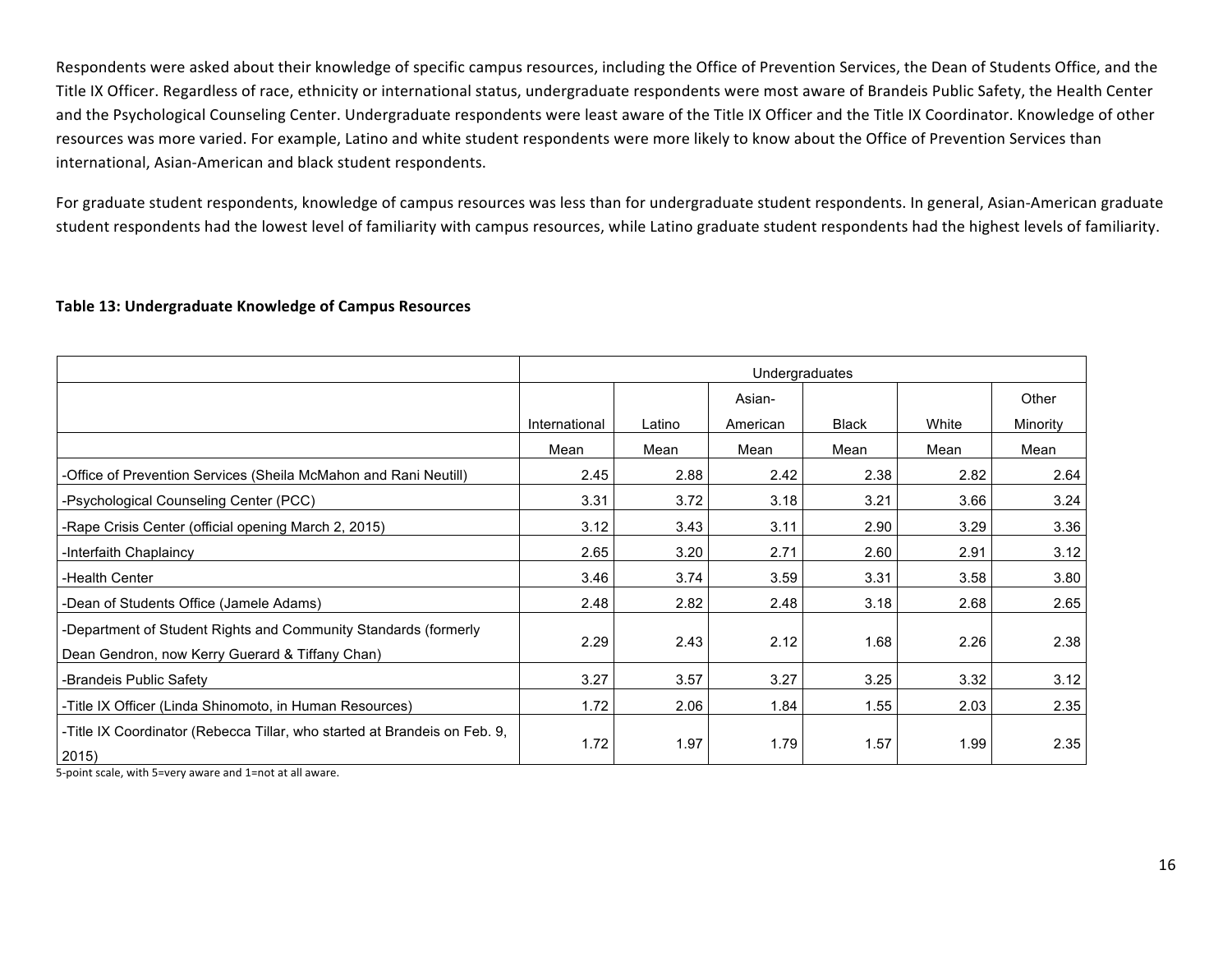|                                                                                                                                                      | <b>Graduate Students</b> |        |          |              |       |          |  |  |  |
|------------------------------------------------------------------------------------------------------------------------------------------------------|--------------------------|--------|----------|--------------|-------|----------|--|--|--|
|                                                                                                                                                      |                          |        | Asian-   |              |       | Other    |  |  |  |
|                                                                                                                                                      | International            | Latino | American | <b>Black</b> | White | Minority |  |  |  |
|                                                                                                                                                      | Mean                     | Mean   | Mean     | Mean         | Mean  | Mean     |  |  |  |
| -Office of Prevention Services (Sheila McMahon and Rani Neutill)                                                                                     | 1.82                     | 2.14   | 1.44     | 1.67         | 1.90  | 1.55     |  |  |  |
| -Psychological Counseling Center (PCC)                                                                                                               | 2.42                     | 3.50   | 2.13     | 2.83         | 2.70  | 2.45     |  |  |  |
| -Rape Crisis Center (official opening March 2, 2015)                                                                                                 | 2.25                     | 2.36   | 1.56     | 2.17         | 2.23  | 2.27     |  |  |  |
| -Interfaith Chaplaincy                                                                                                                               | 2.42                     | 3.14   | 2.75     | 2.83         | 2.72  | 3.00     |  |  |  |
| -Health Center                                                                                                                                       | 3.71                     | 3.93   | 3.13     | 3.67         | 3.35  | 3.00     |  |  |  |
| -Dean of Students Office (Jamele Adams)                                                                                                              | 1.87                     | 2.00   | 1.50     | 2.50         | 1.89  | 1.73     |  |  |  |
| -Department of Student Rights and Community Standards (formerly<br>Dean Gendron, now Kerry Guerard & Tiffany Chan)                                   | 1.65                     | 1.86   | 1.13     | 1.83         | 1.54  | 1.55     |  |  |  |
| -Brandeis Public Safety                                                                                                                              | 3.29                     | 3.29   | 2.37     | 3.00         | 2.99  | 2.45     |  |  |  |
| -Title IX Officer (Linda Shinomoto, in Human Resources)                                                                                              | 1.67                     | 2.00   | 1.38     | 1.33         | 1.81  | 1.73     |  |  |  |
| -Title IX Coordinator (Rebecca Tillar, who started at Brandeis on Feb. 9,<br>2015)<br>$\sim$ $\sim$ $\sim$ $\sim$ $\sim$ $\sim$<br>$\cdots$ $\cdots$ | 1.63                     | 1.71   | 1.31     | 1.33         | 1.68  | 1.45     |  |  |  |

5-point scale, with 5=very aware and 1=not at all aware.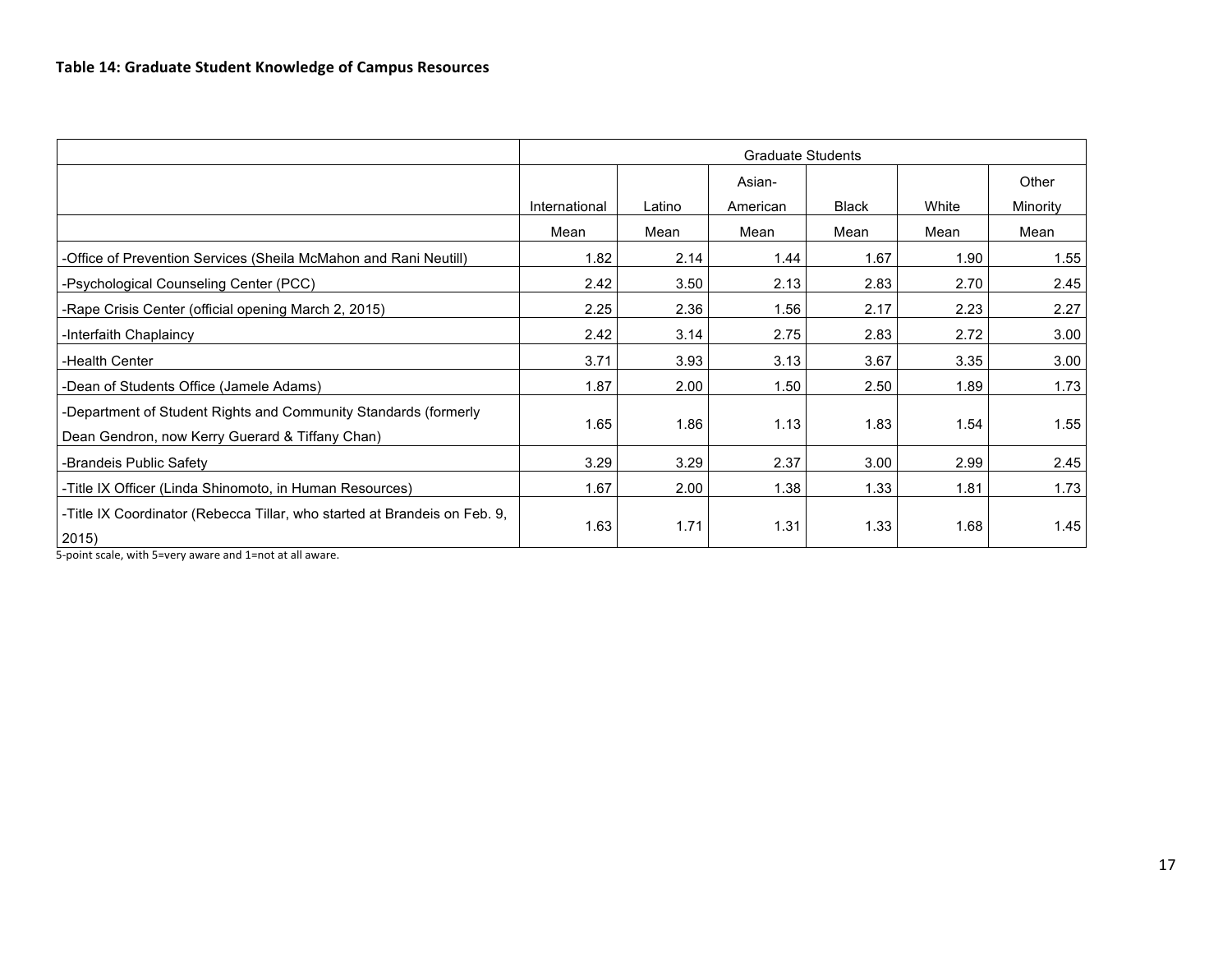# **Beliefs About University Response to Crisis**

The Campus Climate Survey asked about student respondents' trust in the administration. These questions were not limited to cases of sexual misconduct and assault, so they were not reported on in the initial report. The questions are included here, as they have important implications as the university devises ways to educate the campus community about resources when sexual misconduct and/or sexual assault occurs.

At the undergraduate level, international student respondents were most likely to agree that, if a crisis happened at Brandeis, the university would handle it well. Similarly, international students were more likely to indicate that the university responds rapidly in difficult situations and handles incidents in a fair and responsible manner, and that the university does enough to protect the safety of students. Black and other minority student respondents were the least likely to agree with these statements. At the graduate student level, international student respondents were more likely to indicate that the university would respond well in a crisis situation, while Latino and other minority respondents were least likely to indicate that the university would respond well.

# **Table 15: Undergraduate Beliefs About University Response**

| <b>Undergraduates</b>                                                   | International | Latino | Asian-<br>American | <b>Black</b> | White | Other<br>Minority |
|-------------------------------------------------------------------------|---------------|--------|--------------------|--------------|-------|-------------------|
| If a crisis happened at Brandeis, the university would handle it well.  | 3.21          | 2.78   | 2.87               | 2.50         | 2.86  | 2.62              |
| The university responds rapidly in difficult situations.                | 3.14          | 2.92   | 3.05               | 2.70         | 2.93  | 2.65              |
| University officials handle incidents in a fair and responsible manner. | 3.02          | 2.75   | 2.78               | 2.52         | 2.79  | 2.42              |
| Brandeis does enough to protect the safety of our students.             | 3.33          | 2.83   | 2.98               | 2.64         | 3.00  | 2.65              |

5-point scale, with 5=strongly agree and 1=strongly disagree.

# **Table 16: Graduate Students Beliefs About University Response**

| <b>Graduate Students</b>                                                | International | ∟atino | Asian-<br>American | <b>Black</b> | White | Other<br>Minority |
|-------------------------------------------------------------------------|---------------|--------|--------------------|--------------|-------|-------------------|
| If a crisis happened at Brandeis, the university would handle it well.  | 3.69          | 3.00   | 3.31               | 3.50         | 3.29  | 3.00              |
| The university responds rapidly in difficult situations.                | 3.67          | 3.07   | 3.31               | 3.50         | 3.11  | 3.18              |
| University officials handle incidents in a fair and responsible manner. | 3.56          | 3.14   | 3.31               | 3.50         | 3.05  | 3.09              |
| Brandeis does enough to protect the safety of our students.             | 3.86          | 3.07   | 3.06               | 3.50         | 3.40  | 3.18              |